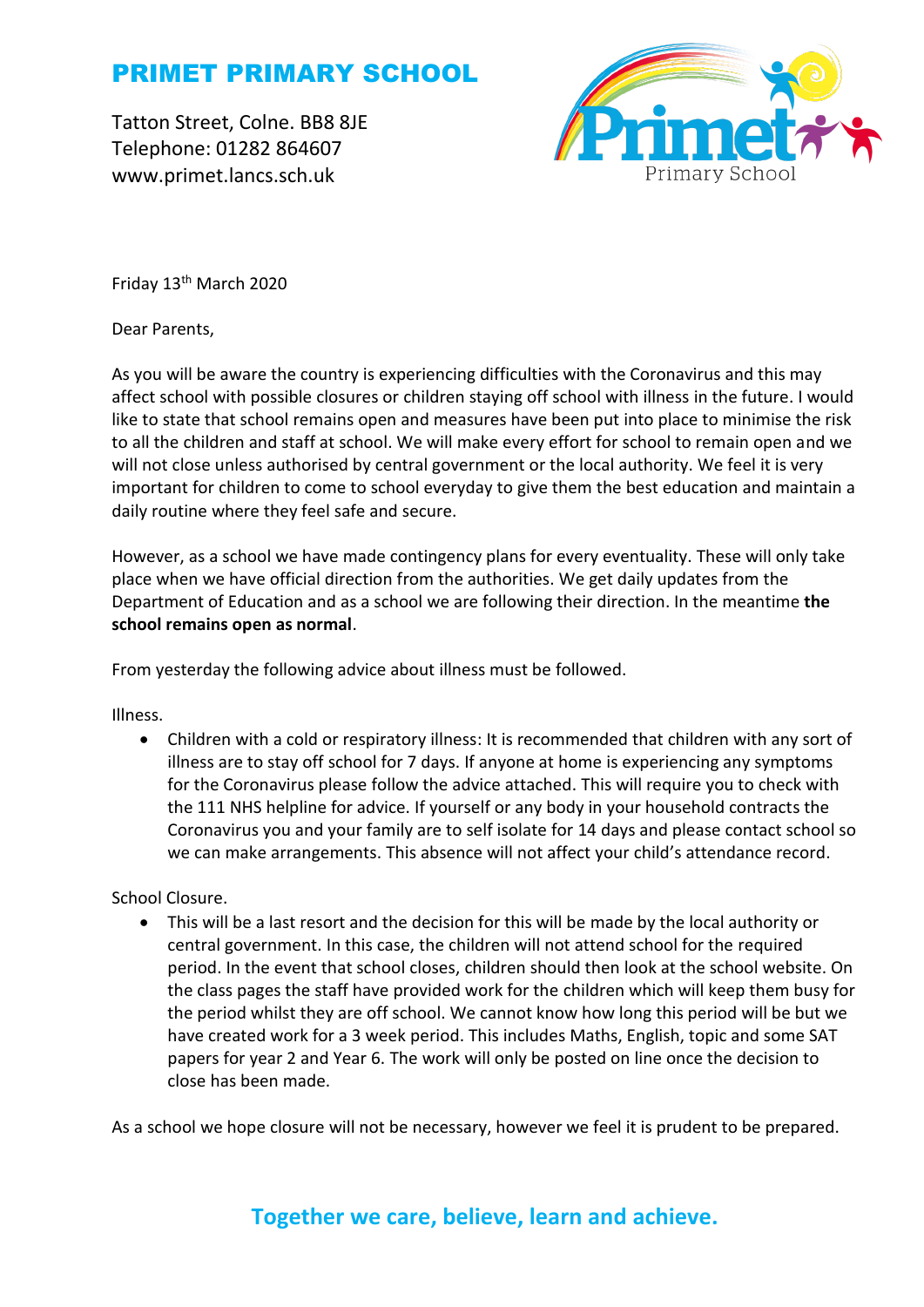Thankyou for your continued support. It is important that we continue to move forward in a way that minimizes distress and anxiety and supports all members of our school community.

Yours sincerely

Christopher Holmes Head teacher

# *Continuation of learning* **Plan if school closure for a prolonged period**

Please see class pages on the school website. www.primet.lancs.sch.uk

<https://www.primet.lancs.sch.uk/page/?title=Class+Curriculum&pid=25>

Home > Our Learning > Class Curriculum

### **Class Curriculum**

At Primet, we aim to offer a curriculum that is rich and exciting. We follow the Statutory Framework for the Early Years Foundation Stage in Reception Class and the New Curriculum from Year One to Year Six.

Teachers link together the skills and knowledge the pupils are required to learn into 'themes' or 'tooics' which mokes the leorning more relevant and real for the children. Topics include learning taken from the relevant curriculum but are tailored to reflect the needs and interests of each class.

For further information about the learning that is taking place in each class, visit the class pages where the teachers post the details of the current class topic.



**Together we care, believe, learn and achieve.**